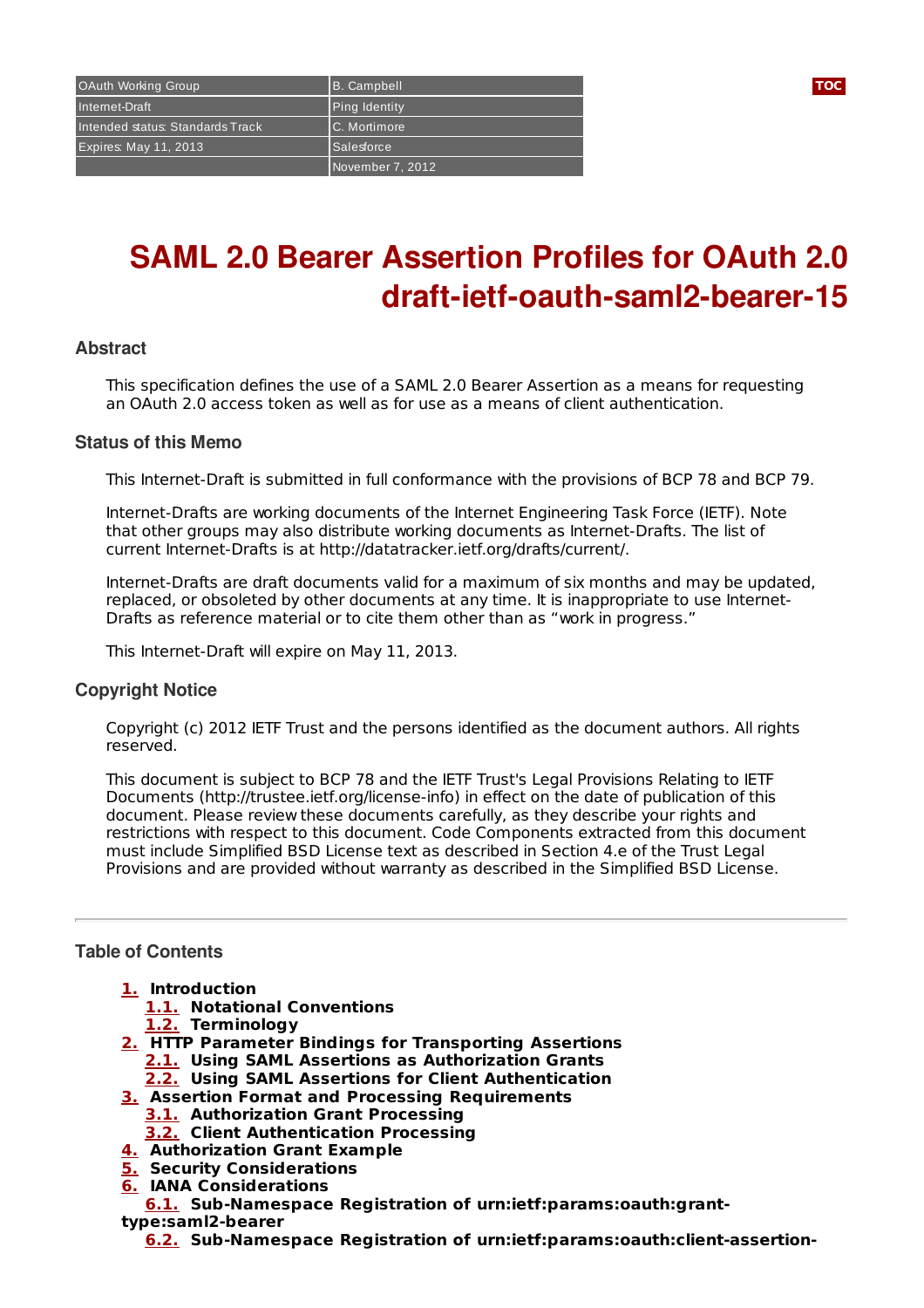

## <span id="page-1-0"></span>**1. Introduction**

**The Security Assertion Markup [Language](#page-6-5) (SAML) 2.0** [OASIS.saml-core-2.0-os] is an XML-based framework that allows identity and security information to be shared across security domains. The SAML specification, while primarily targeted at providing cross domain Web browser single sign-on, was also designed to be modular and extensible to facilitate use in other contexts.

The Assertion, an XML security token, is a fundamental construct of SAML that is often adopted for use in other protocols and specifications. An Assertion is generally issued by an identity provider and consumed by a service provider who relies on its content to identify the Assertion's subject for security related purposes.

**The OAuth 2.0 [Authorization](#page-6-6) Protocol** [RFC6749] provides a method for making authenticated HTTP requests to a resource using an access token. Access tokens are issued to third-party clients by an authorization server (AS) with the (sometimes implicit) approval of the resource owner. In OAuth, an authorization grant is an abstract term used to describe intermediate credentials that represent the resource owner authorization. An authorization grant is used by the client to obtain an access token. Several authorization grant types are defined to support a wide range of client types and user experiences. OAuth also allows for the definition of new extension grant types to support additional clients or to provide a bridge between OAuth and other trust frameworks. Finally, OAuth allows the definition of additional authentication mechanisms to be used by clients when interacting with the authorization server.

**The OAuth 2.0 [Assertion](#page-6-7) Profile** [I-D.ietf-oauth-assertions] is an abstract extension to OAuth 2.0 that provides a general framework for the use of Assertions as client credentials and/or [authorization](#page-6-7) grants with OAuth 2.0. This specification profiles the **OAuth 2.0 Assertion Profile** [I-D.ietf-oauth-assertions] to define an extension grant type that uses a SAML 2.0 Bearer Assertion to request an OAuth 2.0 access token as well as for use as client credentials. The format and processing rules for the SAML Assertion defined in this specification are intentionally similar, though not identical, to those in the Web Browser SSO Profile defined in **SAML [Profiles](#page-6-8)** [OASIS.saml-profiles-2.0-os]. This specification is reusing, to the extent reasonable, concepts and patterns from that well-established Profile.

This document defines how a SAML Assertion can be used to request an access token when a client wishes to utilize an existing trust relationship, expressed through the semantics of (and digital signature calculated over) the SAML Assertion, without a direct user approval step at the authorization server. It also defines how a SAML Assertion can be used as a client authentication mechanism. The use of an Assertion for client authentication is orthogonal to and separable from using an Assertion as an authorization grant. They can be used either in combination or separately. Client assertion authentication is nothing more than an alternative way for a client to authenticate to the token endpoint and must be used in conjunction with some grant type to form a complete and meaningful protocol request. Assertion authorization grants may be used with or without client authentication or identification. Whether or not client authentication is needed in conjunction with an assertion authorization grant, as well as the supported types of client authentication, are policy decisions at the discretion of the authorization server.

<span id="page-1-1"></span>The process by which the client obtains the SAML Assertion, prior to exchanging it with the authorization server or using it for client authentication, is out of scope.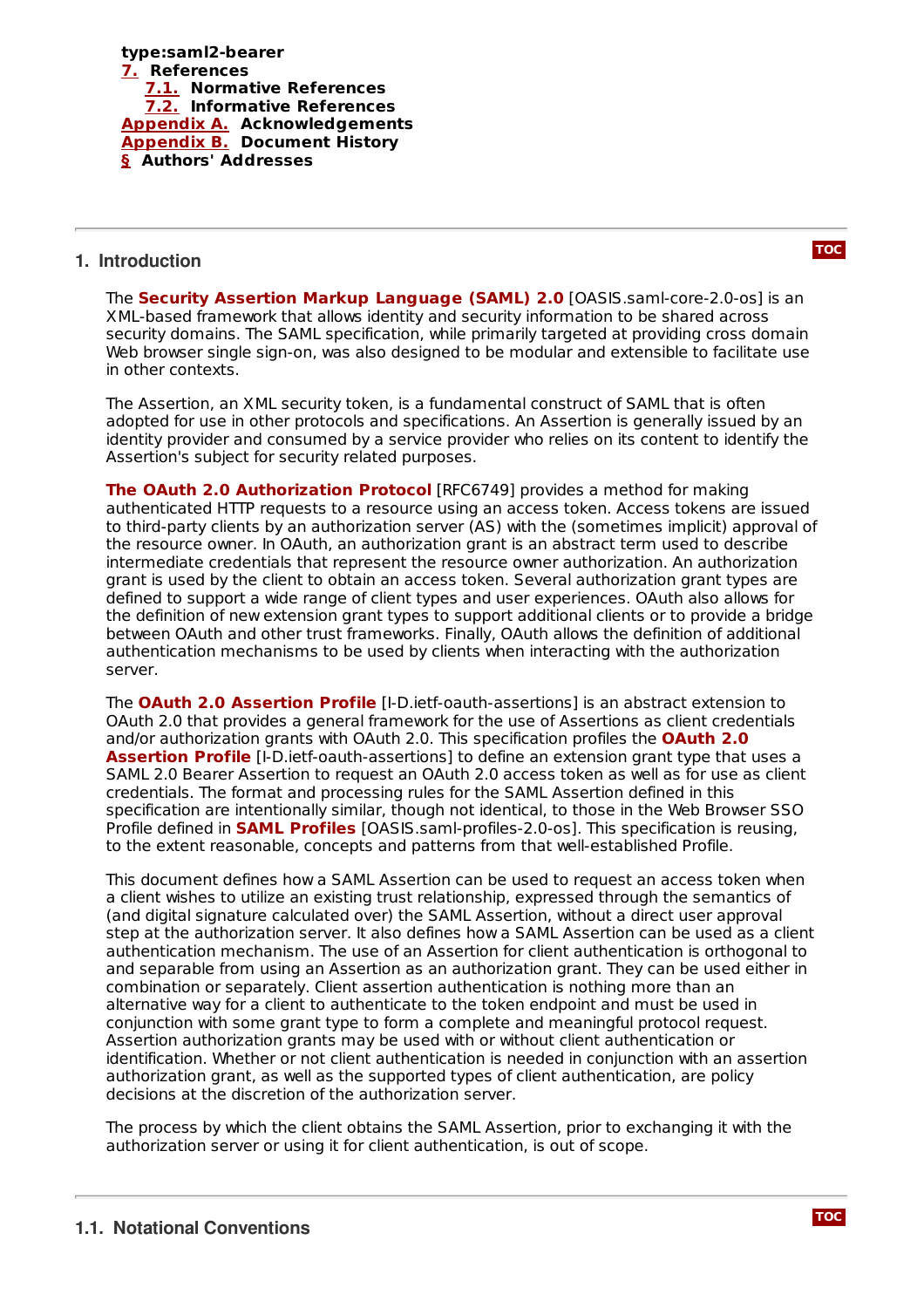The key words "MUST", "MUST NOT", "REQUIRED", "SHALL", "SHALL NOT", "SHOULD", "SHOULD NOT", "RECOMMENDED", "MAY", and "OPTIONAL" in this document are to be interpreted as described in **RFC [2119](#page-6-9)** [RFC2119].

<span id="page-2-0"></span>Unless otherwise noted, all the protocol parameter names and values are case sensitive.

#### **1.2. Terminology**

All terms are as defined in [RFC6749], **The OAuth 2.0 [Authorization](#page-6-7) Protocol OAuth 2.0 Assertion Profile** [I-D.ietf-oauth-[assertions\],](#page-6-5) and Security Assertion Markup **Language (SAML) 2.0** [OASIS.saml-core-2.0-os].

#### <span id="page-2-1"></span>**2. HTTP Parameter Bindings for Transporting Assertions**

**The OAuth 2.0 [Assertion](#page-6-7) Profile** [I-D.ietf-oauth-assertions] defines generic HTTP parameters for transporting Assertions during interactions with a token endpoint. This section defines the values of those parameters for use with SAML 2.0 Bearer Assertions.

#### <span id="page-2-2"></span>**2.1. Using SAML Assertions as Authorization Grants**

To use a SAML Bearer Assertion as an authorization grant, use the following parameter values and encodings.

The value of the grant type parameter MUST be urn:ietf:params:oauth:granttype:saml2-bearer.

The value of the assertion parameter MUST contain a single SAML 2.0 Assertion. The SAML Assertion XML data MUST be encoded using base64url, where the encoding adheres to the definition in Section 5 of [RFC4648](#page-6-10) [RFC4648] and where the padding bits are set to zero. To avoid the need for subsequent encoding steps (by **["application/x-www-form](#page-7-2)**urlencoded" [W3C.REC-html401-19991224], for example), the base64url encoded data SHOULD NOT be line wrapped and pad characters ("=") SHOULD NOT be included.

The following non-normative example demonstrates an Access Token Request with an assertion as an authorization grant (with extra line breaks for display purposes only):

POST /token.oauth2 HTTP/1.1 Host: as.example.com Content-Type: application/x-www-form-urlencoded

grant\_type=urn%3Aietf%3Aparams%3Aoauth%3Agrant-type%3Asaml2-bearer& assertion=PHNhbWxwOl...[omitted for brevity]...ZT4

#### <span id="page-2-3"></span>**2.2. Using SAML Assertions for Client Authentication**

To use a SAML Bearer Assertion for client authentication, use the following parameter values and encodings.

The value of the client\_assertion\_type parameter MUST be urn:ietf:params:oauth:client-assertion-type:saml2-bearer.

The value of the client\_assertion parameter MUST contain a single SAML 2.0 Assertion. The SAML Assertion XML data MUST be encoded using base64url, where the encoding adheres to the definition in Section 5 of [RFC4648](#page-6-10) [RFC4648] and where the padding bits are set to zero. To avoid the need for subsequent encoding steps (by **["application/x-www](#page-7-2)form-urlencoded"** [W3C.REC-html401-19991224], for example), the base64url encoded

# **[TOC](#page-0-0)**

**[TOC](#page-0-0)**

**[TOC](#page-0-0)**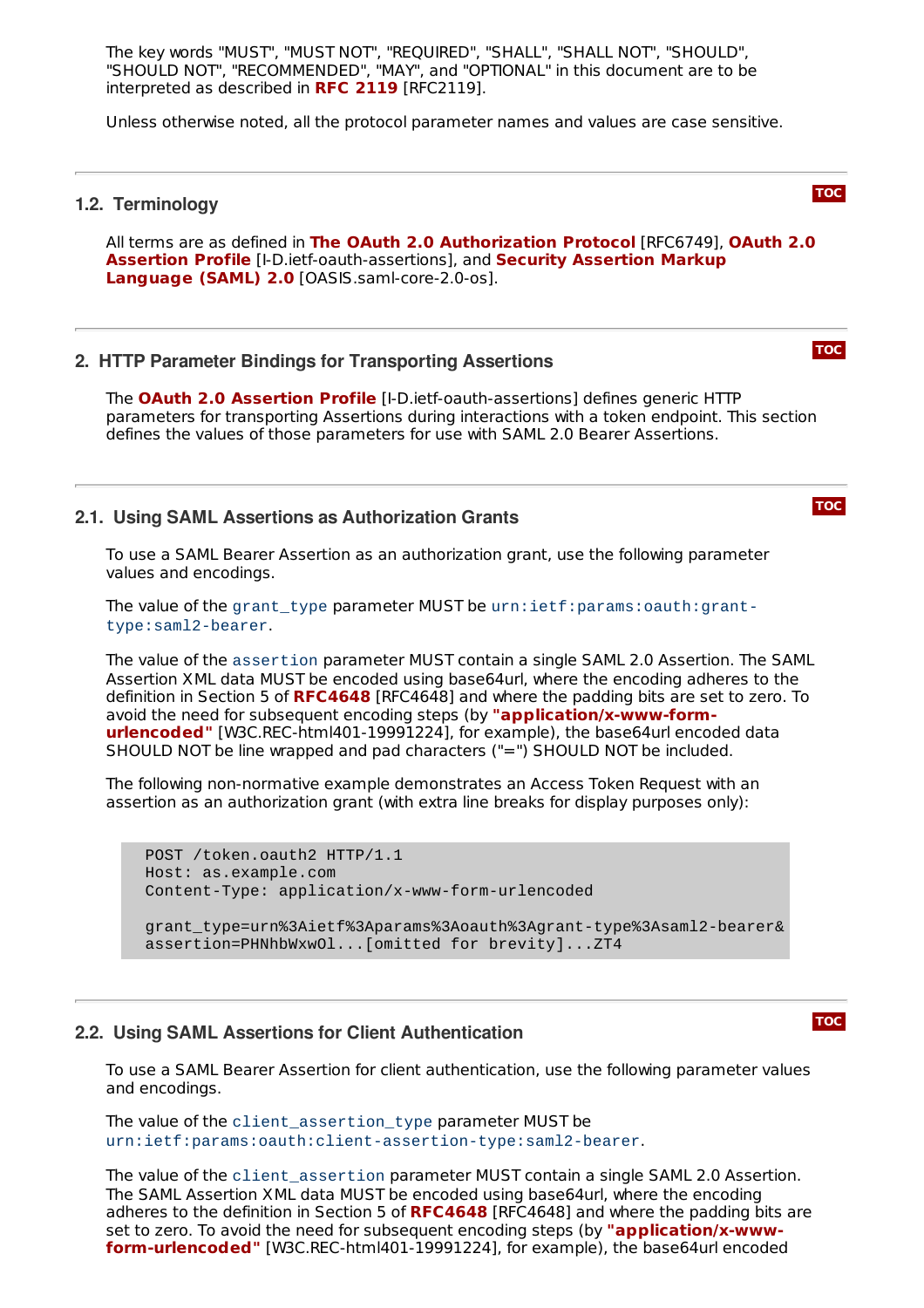data SHOULD NOT be line wrapped and pad characters ("=") SHOULD NOT be included.

The following non-normative example demonstrates a client authenticating using an assertion during the presentation of an authorization code grant in an Access Token Request (with extra line breaks for display purposes only):

```
POST /token.oauth2 HTTP/1.1
Host: as.example.com
Content-Type: application/x-www-form-urlencoded
grant_type=authorization_code&
code=vAZEIHjQTHuGgaSvyW9hO0RpusLzkvTOww3trZBxZpo&
client_assertion_type=urn%3Aietf%3Aparams%3Aoauth
%3Aclient-assertion-type%3Asaml2-bearer&
client_assertion=PHNhbW...[omitted for brevity]...ZT
```
# <span id="page-3-0"></span>**3. Assertion Format and Processing Requirements**

In order to issue an access token response as described in **The OAuth 2.0 [Authorization](#page-6-6) Protocol** [RFC6749] or to rely on an Assertion for client authentication, the authorization server MUST validate the Assertion according to the criteria below. Application of additional restrictions and policy are at the discretion of the authorization server.

- The Assertion's <Issuer> element MUST contain a unique identifier for the entity that issued the Assertion.
- The Assertion MUST contain <Conditions> element with an <AudienceRestriction> element with an <Audience> element containing a URI reference that identifies the authorization server, or the service provider SAML entity of its controlling domain, as an intended audience. The token endpoint URL of the authorization server MAY be used as an acceptable value for an <Audience> element. The authorization server MUST verify that it is an intended audience for the Assertion.
- The Assertion MUST contain a <Subject> element. The subject MAY identify the resource owner for whom the access token is being requested. For client authentication, the Subject MUST be the client\_id of the OAuth client. When using an Assertion as an authorization grant, the Subject SHOULD identify an authorized accessor for whom the access token is being requested (typically the resource owner, or an authorized delegate). Additional information identifying the subject/principal of the transaction MAY be included in an <AttributeStatement>.
- The Assertion MUST have an expiry that limits the time window during which it can be used. The expiry can be expressed either as the NotOnOrAfter attribute of the <Conditions> element or as the NotOnOrAfter attribute of a suitable <SubjectConfirmationData> element.
- The <Subject> element MUST contain at least one <SubjectConfirmation> element that allows the authorization server to confirm it as a Bearer Assertion. Such a <SubjectConfirmation> element MUST have a Method attribute with a value of urn:oasis:names:tc:SAML:2.0:cm:bearer. The <SubjectConfirmation> element MUST contain a <SubjectConfirmationData> element, unless the Assertion has a suitable NotOnOrAfter attribute on the <Conditions> element, in which case the <SubjectConfirmationData> element MAY be omitted. When present, the <SubjectConfirmationData> element MUST have a Recipient attribute with a value indicating the token endpoint URL of the authorization server (or an acceptable alias). The authorization server MUST verify that the value of the Recipient attribute matches the token endpoint URL (or an acceptable alias) to which the Assertion was delivered. The <SubjectConfirmationData> element MUST have a NotOnOrAfter attribute that limits the window during which the Assertion can be confirmed. The <SubjectConfirmationData> element MAY also contain an Address attribute limiting the client address from which the Assertion can be delivered. Verification of the Address is at the discretion of the authorization server.
- The authorization server MUST verify that the NotOnOrAfter instant has not passed, subject to allowable clock skew between systems. An invalid NotOnOrAfter instant on the <Conditions> element invalidates the entire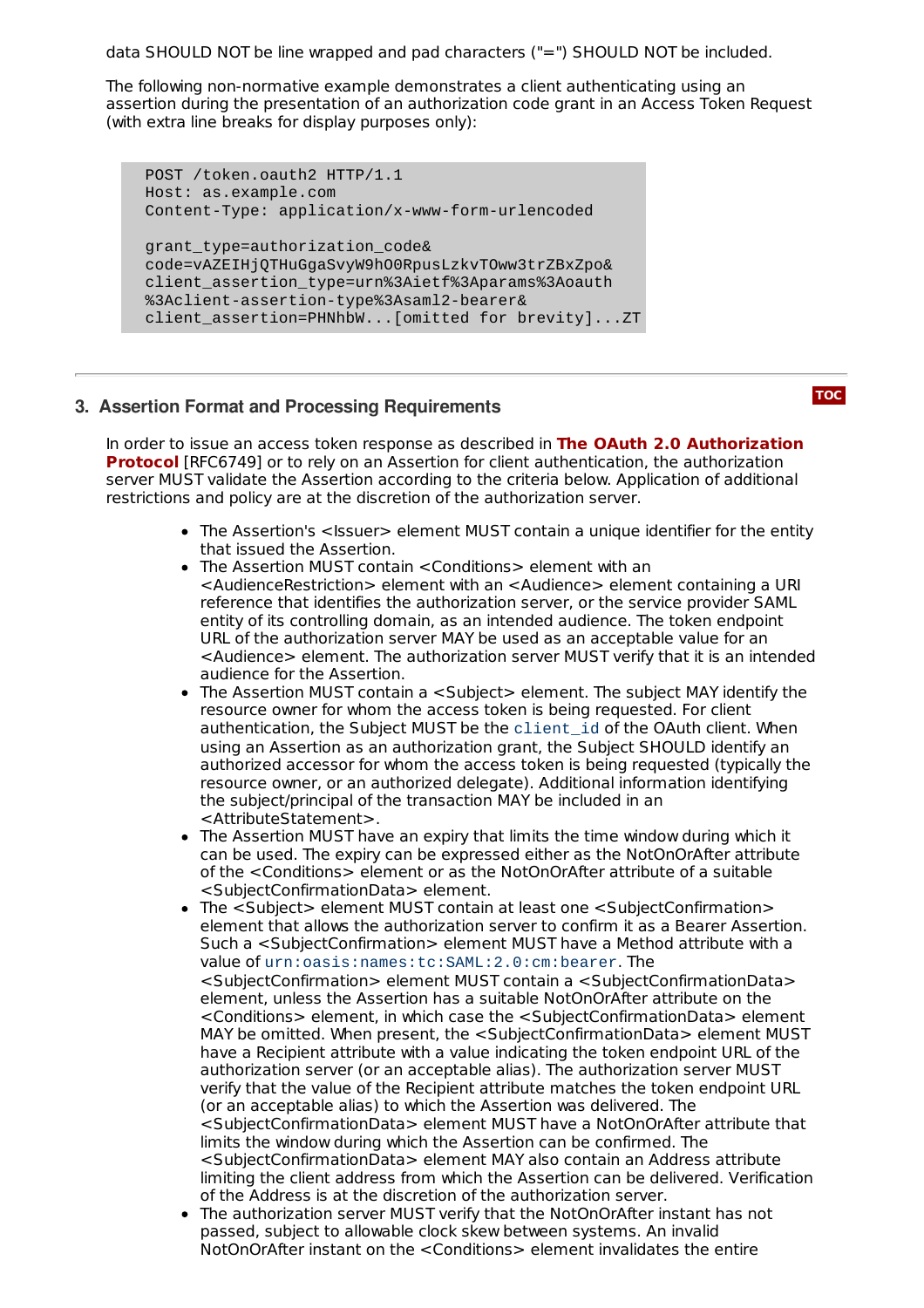Assertion. An invalid NotOnOrAfter instant on a <SubjectConfirmationData> element only invalidates the individual <SubjectConfirmation>. The authorization server MAY reject Assertions with a NotOnOrAfter instant that is unreasonably far in the future. The authorization server MAY ensure that Bearer Assertions are not replayed, by maintaining the set of used ID values for the length of time for which the Assertion would be considered valid based on the applicable NotOnOrAfter instant.

- $\bullet$ If the Assertion issuer authenticated the subject, the Assertion SHOULD contain a single <AuthnStatement> representing that authentication event.
- $\bullet$  If the Assertion was issued with the intention that the presenter act autonomously on behalf of the subject, an <AuthnStatement> SHOULD NOT be included. The presenter SHOULD be identified in the <NameID> or similar element, the <SubjectConfirmation> element, or by other available means like . **[\[OASIS.saml](#page-6-11)‑deleg‑cs]**
- Other statements, in particular <AttributeStatement> elements, MAY be included in the Assertion.
- The Assertion MUST be digitally signed by the issuer and the authorization server MUST verify the signature.
- Encrypted elements MAY appear in place of their plain text counterparts as defined in . **[\[OASIS.saml](#page-6-5)‑core‑2.0‑os]**
- The authorization server MUST verify that the Assertion is valid in all other **respects per [\[OASIS.saml](#page-6-5)-core-2.0-os]**, such as (but not limited to) evaluating all content within the Conditions element including the NotOnOrAfter and NotBefore attributes, rejecting unknown condition types, etc.

# <span id="page-4-0"></span>**3.1. Authorization Grant Processing**

**[TOC](#page-0-0)**

If present, the authorization server MUST also validate the client credentials.

If the Assertion is not valid, or its subject confirmation requirements cannot be met, the authorization server MUST construct an error response as defined in **[OAuth](#page-6-6) 2.0** [RFC6749]. The value of the error parameter MUST be the invalid\_grant error code. The authorization server MAY include additional information regarding the reasons the Assertion was considered invalid using the error\_description or error\_uri parameters.

For example:

```
HTTP/1.1 400 Bad Request
Content-Type: application/json
Cache-Control: no-store
{
  "error":"invalid_grant",
  "error_description":"Audience validation failed"
}
```
#### <span id="page-4-1"></span>**3.2. Client Authentication Processing**

If the client Assertion is not valid, or its subject confirmation requirements cannot be met, the authorization server MUST construct an error response as defined in **[OAuth](#page-6-6) 2.0**[RFC6749]. The value of the error parameter MUST be the invalid\_client error code. The authorization server MAY include additional information regarding the reasons the Assertion was considered invalid using the error description or error uri parameters.

#### <span id="page-4-2"></span>**4. Authorization Grant Example**

Though non-normative, the following examples illustrate what a conforming Assertion and access token request would look like.

**[TOC](#page-0-0)**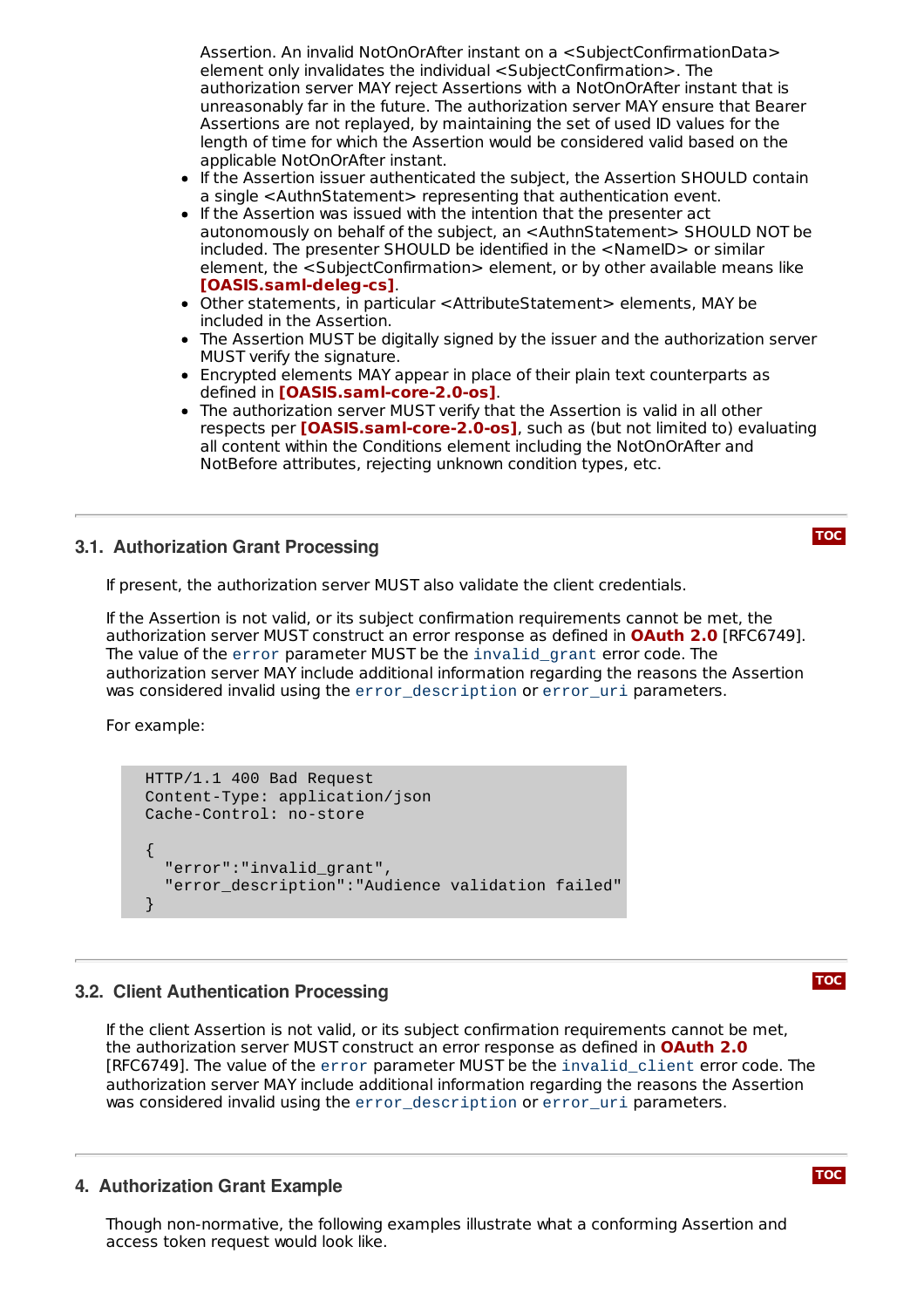Below is an example SAML 2.0 Assertion (whitespace formatting is for display purposes only):

```
<Assertion IssueInstant="2010-10-01T20:07:34.619Z"
  ID="ef1xsbZxPV2oqjd7HTLRLIBlBb7"
  Version="2.0"
  xmlns="urn:oasis:names:tc:SAML:2.0:assertion">
 <Issuer>https://saml-idp.example.com</Issuer>
 <ds:Signature xmlns:ds="http://www.w3.org/2000/09/xmldsig#">
  [...omitted for brevity...]
 </ds:Signature>
 <Subject>
  <NameID
    Format="urn:oasis:names:tc:SAML:1.1:nameid-format:emailAddress">
   brian@example.com
  </NameID>
  <SubjectConfirmation
    Method="urn:oasis:names:tc:SAML:2.0:cm:bearer">
   <SubjectConfirmationData
     NotOnOrAfter="2010-10-01T20:12:34.619Z"
     Recipient="https://authz.example.net/token.oauth2"/>
   </SubjectConfirmation>
  </Subject>
  <Conditions>
    <AudienceRestriction>
      <Audience>https://saml-sp.example.net</Audience>
    </AudienceRestriction>
  </Conditions>
  <AuthnStatement AuthnInstant="2010-10-01T20:07:34.371Z">
    <AuthnContext>
      <AuthnContextClassRef>
        urn:oasis:names:tc:SAML:2.0:ac:classes:X509
      </AuthnContextClassRef>
    </AuthnContext>
  </AuthnStatement>
</Assertion>
```
#### **Figure 1: Example SAML 2.0 Assertion**

To present the Assertion shown in the previous example as part of an access token request, for example, the client might make the following HTTPS request (with extra line breaks for display purposes only):

```
POST /token.oauth2 HTTP/1.1
Host: authz.example.net
Content-Type: application/x-www-form-urlencoded
```

```
grant_type=urn%3Aietf%3Aparams%3Aoauth%3Agrant-type%3Asaml2-
bearer&assertion=PEFzc2VydGlvbiBJc3N1ZUluc3RhbnQ9IjIwMTEtMDU
[...omitted for brevity...]aG5TdGF0ZW1lbnQ-PC9Bc3NlcnRpb24-
```
**Figure 2: Example Request**

#### <span id="page-5-0"></span>**5. Security Considerations**

No additional security [considerations](#page-6-6) apply beyond those described within **The OAuth 2.0** [RFC6749], the **Authorization Protocol OAuth 2.0 [Assertion](#page-6-7) Profile** [I‑D.ietf‑oauth‑assertions], and in the **Security and Privacy [Considerations](#page-6-12) for the OASIS Security Assertion Markup Language (SAML) V2.0**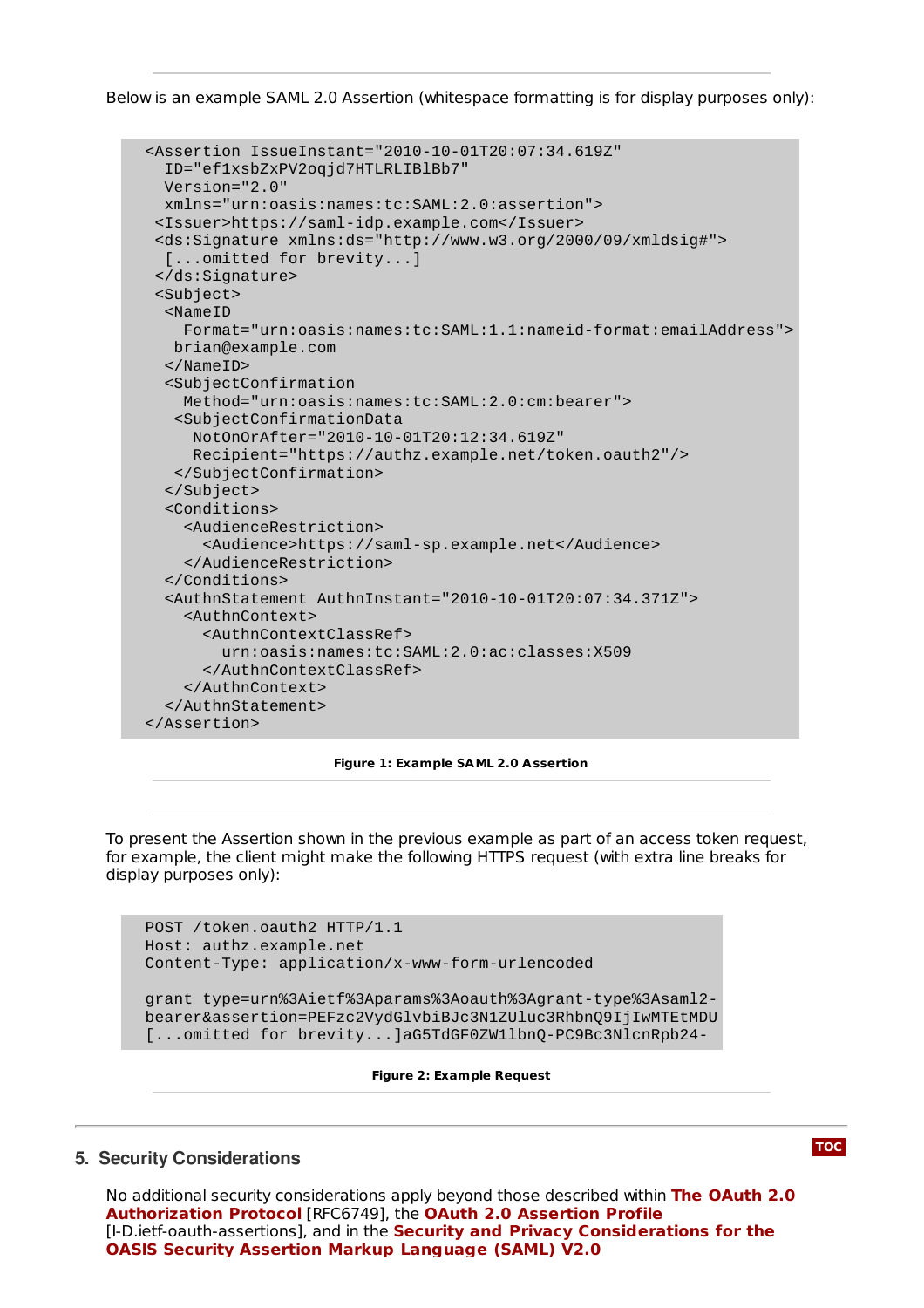#### <span id="page-6-1"></span><span id="page-6-0"></span>**6. IANA Considerations**

#### **6.1. Sub-Namespace Registration of urn:ietf:params:oauth:grant-type:saml2-bearer**

This is a request to IANA to please register the value grant-type:saml2-bearer in the registry urn:ietf:params:oauth established in **An IETF URN [Sub-Namespace](#page-6-13) for OAuth** [RFC6755].

- URN: urn:ietf:params:oauth:grant-type:saml2-bearer
- Common Name: SAML 2.0 Bearer Assertion Grant Type Profile for OAuth 2.0
- Change controller: IETF
- Specification Document: [[this document]]

#### <span id="page-6-2"></span>**[TOC](#page-0-0) 6.2. Sub-Namespace Registration of urn:ietf:params:oauth:client-assertion-type:saml2 bearer**

This is a request to IANA to please register the value client-assertion-type:saml2 bearer in the registry [urn:ietf:params:oauth](#page-6-13) established in **An IETF URN Sub-Namespace for OAuth** [RFC6755].

- URN: urn:ietf:params:oauth:client-assertion-type:saml2-bearer
- Common Name: SAML 2.0 Bearer Assertion Profile for OAuth 2.0 Client Authentication
- Change controller: IETF
- Specification Document: [[this document]]

## <span id="page-6-3"></span>**7. References**

# **7.1. Normative References**

<span id="page-6-9"></span><span id="page-6-7"></span><span id="page-6-5"></span>

| [I-D.ietf-<br>oauth-<br>assertions] | Campbell, B., Mortimore, C., Jones, M., and Y. Goland, "Assertion Framework for OAuth 2.0," draft-ietf-<br>oauth-assertions-06 (work in progress), September 2012 (TXT, PDF).             |
|-------------------------------------|-------------------------------------------------------------------------------------------------------------------------------------------------------------------------------------------|
| [OA SIS.sam l-<br>core-2.0-os]      | Cantor, S., Kemp, J., Philpott, R., and E. Maler, "Assertions and Protocol for the OASIS Security<br>Assertion Markup Language (SAML) V2.0," OASIS Standard saml-core-2.0-os, March 2005. |
| <b>TRFC21191</b>                    | Bradner, S., "Key words for use in RFCs to Indicate Requirement Levels," BCP 14, RFC 2119,<br>March 1997 (TXT, HTML, XML).                                                                |
| <b>TRFC46481</b>                    | Josefsson, S., "The Base16, Base32, and Base64 Data Encodings," RFC 4648, October 2006 (TXT).                                                                                             |
| [RFC6749]                           | Hardt, D., "The OAuth 2.0 Authorization Framework," RFC 6749, October 2012 (TXT).                                                                                                         |
| <b>TRFC67551</b>                    | Campbell, B. and H. Tschofenig, "An IETF URN Sub-Namespace for OAuth," RFC 6755, October 2012 (TXT).                                                                                      |

#### <span id="page-6-13"></span><span id="page-6-10"></span><span id="page-6-6"></span><span id="page-6-4"></span>**7.2. Informative References**

**[TOC](#page-0-0)**

<span id="page-6-12"></span><span id="page-6-11"></span><span id="page-6-8"></span>

| [OA SIS.saml-<br>deleg-cs]                    | Cantor, S., Ed., "SAML V2.0 Condition for Delegation Restriction," Nov 2009.                                                                                                                                                                    |
|-----------------------------------------------|-------------------------------------------------------------------------------------------------------------------------------------------------------------------------------------------------------------------------------------------------|
| <b>TOASIS.samI-</b>                           | Hughes, J., Cantor, S., Hodges, J., Hirsch, F., Mishra, P., Philpott, R., and E. Maler, "Profiles for the<br>profiles-2.0-os] OASIS Security Assertion Markup Language (SAML) V2.0," OASIS Standard OASIS saml-profiles-2.0-<br>os. March 2005. |
| [OA SIS.samI-<br>sec-consider-<br>$2.0 - os]$ | Hirsch, F., Philpott, R., and E. Maler, "Security and Privacy Considerations for the OASIS Security<br>Markup Language (SAML) V2.0," OASIS Standard saml-sec-consider-2.0-os, March 2005.                                                       |

# **[TOC](#page-0-0)**

**[TOC](#page-0-0)**

**[TOC](#page-0-0)**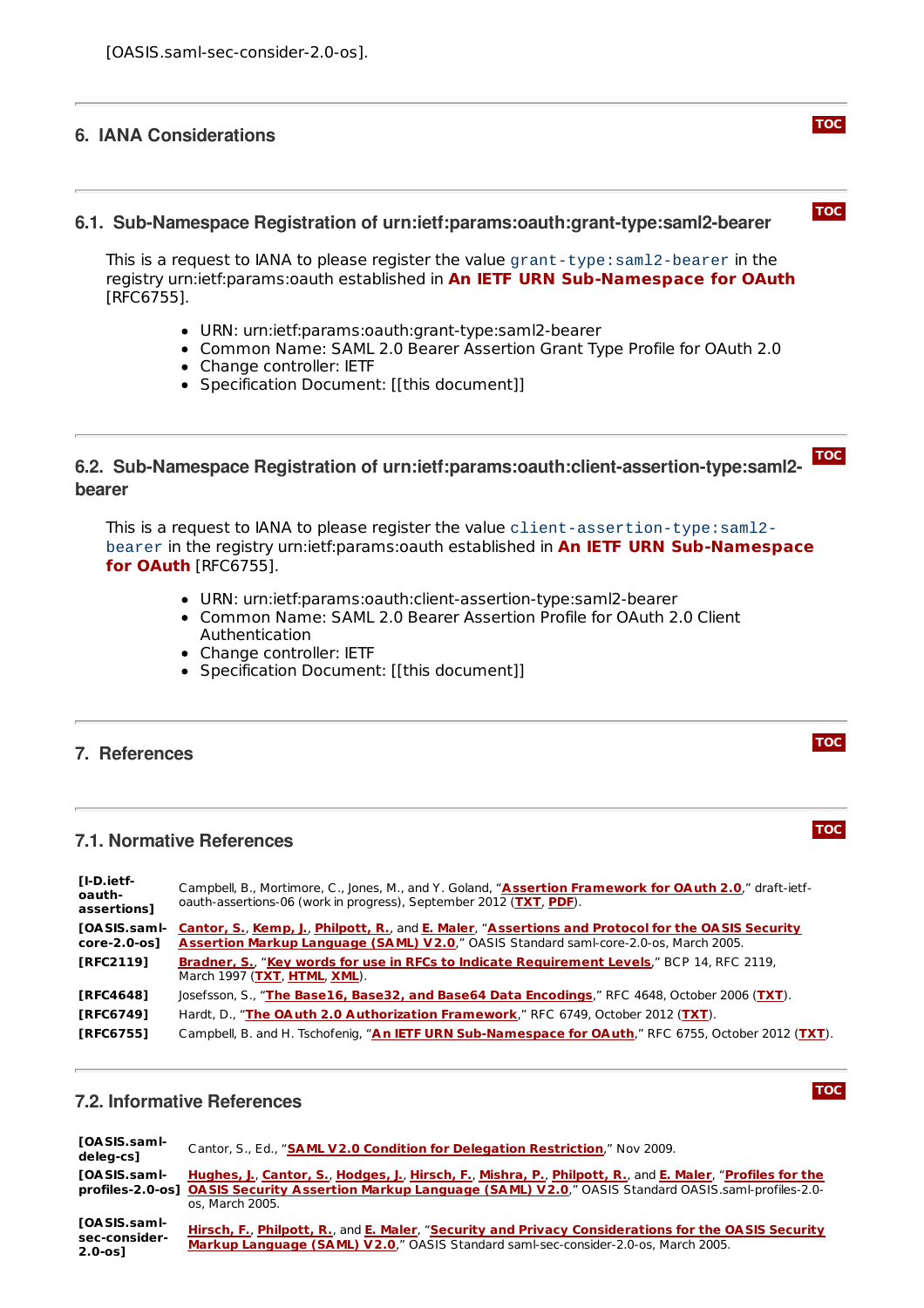# <span id="page-7-2"></span><span id="page-7-0"></span>**Appendix A. Acknowledgements**

The following people contributed wording and concepts to this document: Paul Madsen, Patrick Harding, Peter Motykowski, Eran Hammer, Peter Saint-Andre, Ian Barnett, Eric Fazendin, Torsten Lodderstedt, Susan Harper, Scott Tomilson, Scott Cantor, Michael B. Jones, Hannes Tschofenig, David Waite, Phil Hunt, and Mukesh Bhatnagar.

# <span id="page-7-1"></span>**Appendix B. Document History**

[[ to be removed by RFC editor before publication as an RFC ]]

draft-ietf-oauth-saml2-bearer-15

- Reference RFC 6749 and RFC 6755.
- Update draft-ietf-oauth-assertions reference to -06.
- Remove extraneous word per http://www.ietf.org/mailarchive/web/oauth/current/msg10055.html

draft-ietf-oauth-saml2-bearer-14

- Add more text to intro explaining that an assertion grant type can be used with or without client authentication/identification and that client assertion authentication is nothing more than an alternative way for a client to authenticate to the token endpoint
- Add examples to Sections 2.1 and 2.2
- Update references

draft-ietf-oauth-saml2-bearer-13

- Update references: oauth-assertions-04, oauth-urn-sub-ns-05, oauth -28
- Changed "Description" to "Specification Document" in both registration requests in IANA Considerations per changes to the template in ietf-oauth-urn-sub-ns(- 03)
- Added "(or an acceptable alias)" so that it's in both sentences about Recipient and the token endpoint URL so there's no ambiguity
- Update area and workgroup (now Security and OAuth was Internet and nothing)

draft-ietf-oauth-saml2-bearer-12

updated reference to draft-ietf-oauth-v2 from -25 to -26 and draft-ietf-oauthassertions from -02 to -03

draft-ietf-oauth-saml2-bearer-11

- Removed text about limited lifetime access tokens and the SHOULD NOT on issuing refresh tokens. The text was moved to draft-ietf-oauth-assertions-02 and somewhat modified per http://www.ietf.org/mailarchive/web/oauth/current/msg08298.html.
- Fixed typo/missing word per http://www.ietf.org/mailarchive/web/oauth/current/msg08733.html.
- Added Terminology section.

draft-ietf-oauth-saml2-bearer-10

 $\bullet$  fix a spelling mistake

draft-ietf-oauth-saml2-bearer-09

Attempt to address an ambiguity around validation requirements when the Conditions element contain a NotOnOrAfter and SubjectConfirmation/SubjectConfirmationData does too. Basically it needs to **[TOC](#page-0-0)**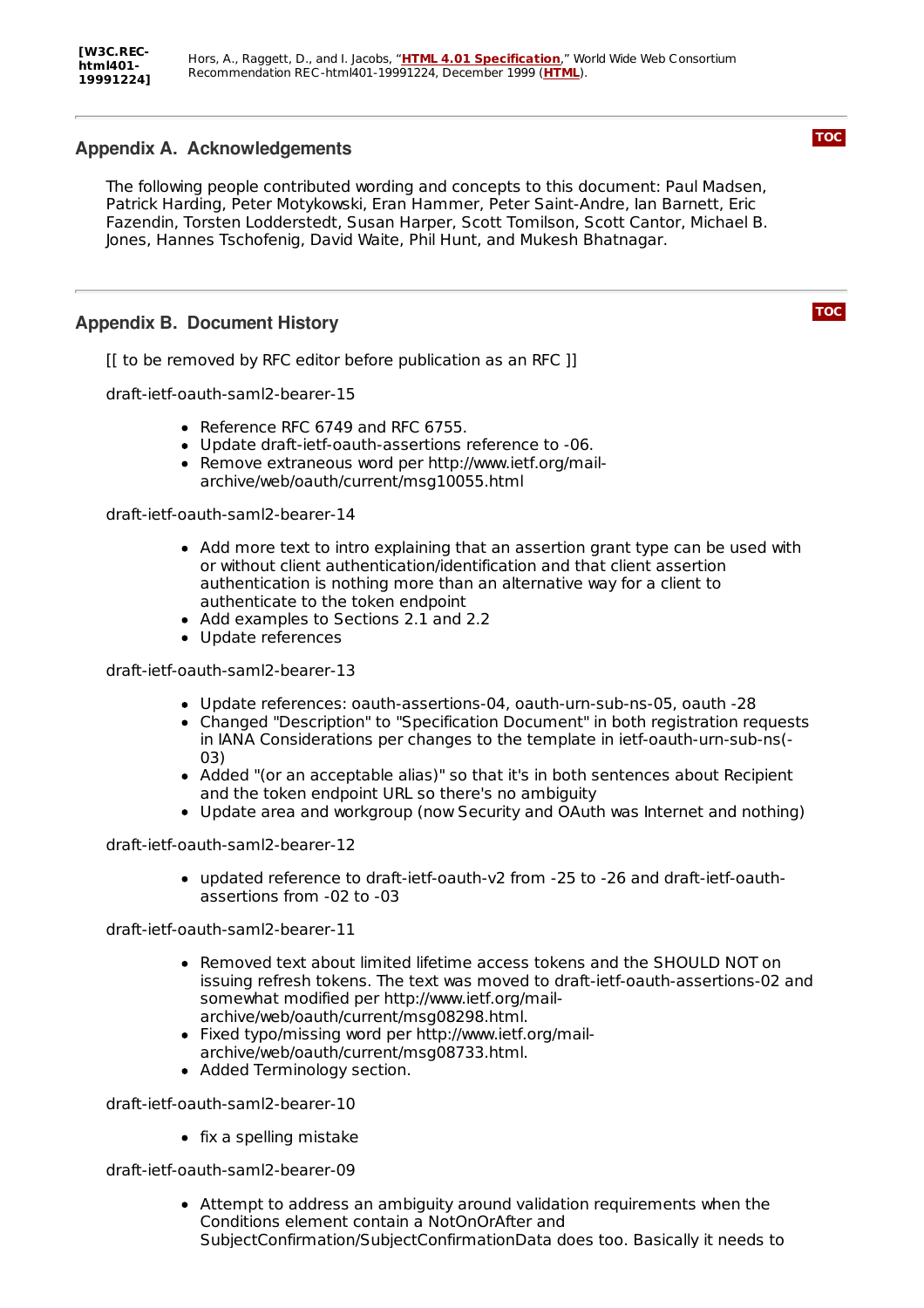have at least one bearer SubjectConfirmation element but that element can omit SubjectConfirmationData, if Conditions has an expiry on it. Otherwise, a valid SubjectConfirmation must have a SubjectConfirmationData with Recipient and NotOnOrAfter. And any SubjectConfirmationData that has those elements needs to have them checked.

- clarified that AudienceRestriction is under Conditions (even though it's implied by schema)
- $\bullet$  fix a typo

draft-ietf-oauth-saml2-bearer-08

• fix some typos

draft-ietf-oauth-saml2-bearer-07

- update reference from draft-campbell-oauth-urn-sub-ns to draft-ietf-oauth-urnsub-ns
- Updated to reference draft-ietf-oauth-v2-20

draft-ietf-oauth-saml2-bearer-06

• Fix three typos NamseID->NameID and (2x) Namspace->Namespace

draft-ietf-oauth-saml2-bearer-05

- Allow for subject confirmation data to be optional when Conditions contain audience and NotOnOrAfter
- Rework most of the spec to profile draft-ietf-oauth-assertions for both authn and authz including (but not limited to):
	- remove requirement for issuer to be
	- urn:oasis:names:tc:SAML:2.0:nameid-format:entity
	- change wording on Subject requirements
- using a MAY, explicitly say that the Audience can be token endpoint URL of the authorization server
- Change title to be more generic (allowing for client authn too)
- added client authentication to the abstract
- register and use urn:ietf:params:oauth:grant-type:saml2-bearer for grant type rather than http://oauth.net/grant\_type/saml/2.0/bearer
- register urn:ietf:params:oauth:client-assertion-type:saml2-bearer
- remove scope parameter as it is defined in http://tools.ietf.org/html/draft-ietfoauth-assertions
- remove assertion param registration because it [should] be in http://tools.ietf.org/html/draft-ietf-oauth-assertions
- fix typo(s) and update/add references

draft-ietf-oauth-saml2-bearer-04

- Changed the grant type URI from "http://oauth.net/grant\_type/assertion/saml/2.0/bearer" to "http://oauth.net/grant\_type/saml/2.0/bearer" - dropping the word assertion from the path. Recent versions of draft-ietf-oauth-v2 no longer refer to extension grants using the word assertion so this URI is more reflective of that. It also more closely aligns with the grant type URI in draft-jones-oauth-jwt-bearer-00 which is "http://oauth.net/grant\_type/jwt/1.0/bearer".
- Added "case sensitive" to scope definition to align with draft-ietf-oauth-v2-15/16.
- Updated to reference draft-ietf-oauth-v2-16

draft-ietf-oauth-saml2-bearer-03

Cleanup of some editorial issues.

draft-ietf-oauth-saml2-bearer-02

- Added scope parameter with text copied from draft-ietf-oauth-v2-12 (the reorg of draft-ietf-oauth-v2-12 made it so scope wasn't really inherited by this spec anymore)
- Change definition of the assertion parameter to be more generally applicable per the suggestion near the end of http://www.ietf.org/mailarchive/web/oauth/current/msg05253.html
- Editorial changes based on feedback